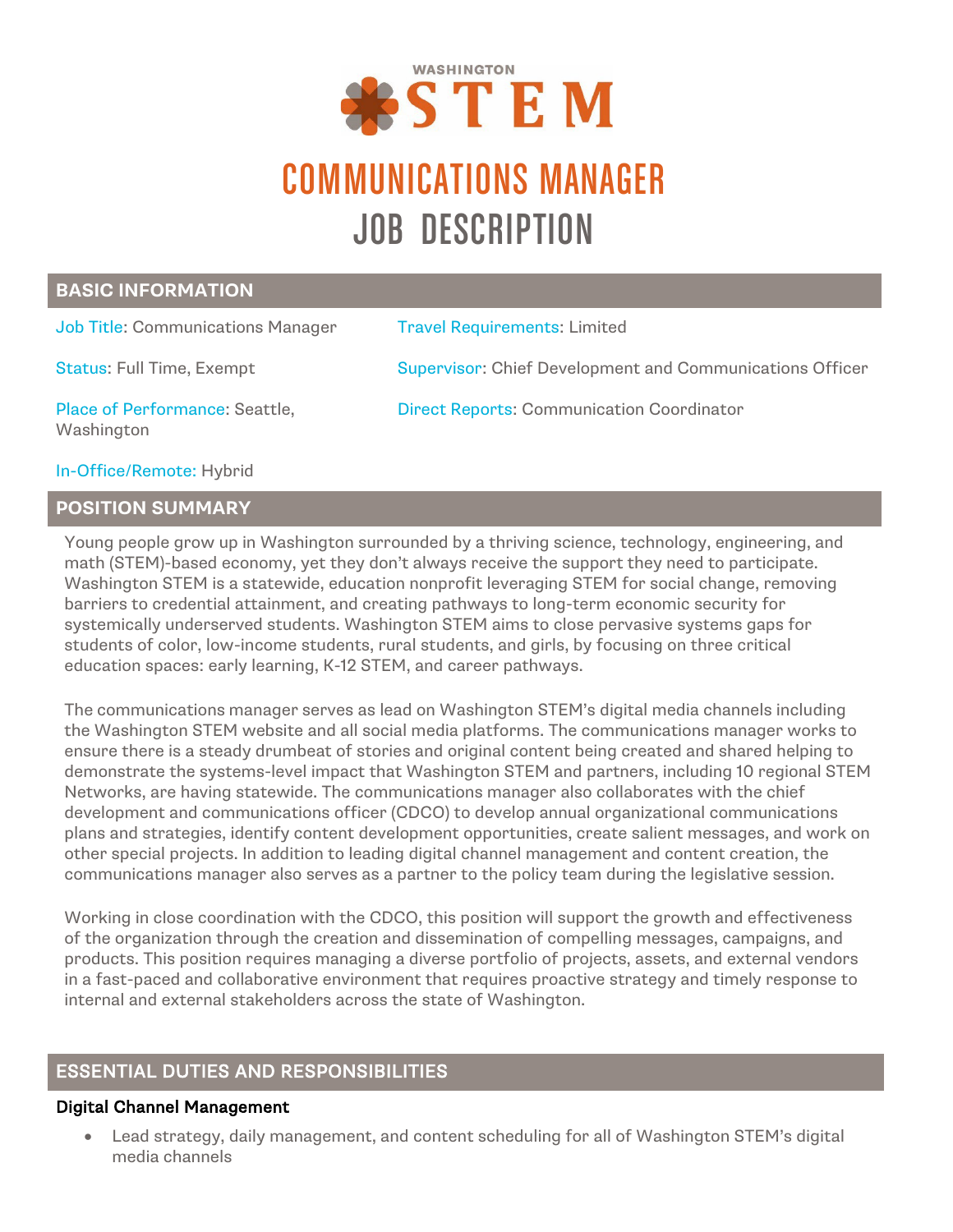- Partners with CDCO on development of organizational goals and metrics and identification of content development opportunities
- Develop strategies and content that align with organizational communications and brand goals.; ensure content is compelling, inspiring, and demonstrates the impact of Washington STEM and that of our partners, including 10 regional STEM Networks
- Responsible for all channel analytics and reporting; partner with the communications coordinator on use of Google Analytics and other measurement tools to provide reports on metrics and adapt strategies in response to results
- Primary oversight of organizational website; work with Washington STEM staff to ensure content on the website is up-to-date and that tools are functioning as intended

#### Content Creation & Asset Management

- Engage in robust blogging schedule to ensure there is fresh content that shares examples of Washington STEM's partnership for systems-level impact
- In partnership with the CDCO, work to identify new content development opportunities and manage editorial calendar
- Brainstorm and collaborate with various internal teams to develop storytelling strategies that align with other communications goals, effectively supporting the organization's strategic plan and goals
- Leads production of monthly newsletter, sourcing and creating content that aligns with organizational goals and amplifies contemporary work and messaging
- Lead creation of organizational videos, managing the entire lifecycle from convening internal partners in storyboarding to production of final piece
- Maintain diverse set of photographic assets, working to secure fresh images when necessary; review organizational system and determine if updating is needed
- Write and revise copy for a variety of products including news releases, blog posts, grant announcements, newsletter copy, invitations, PowerPoint presentations, etc.
- Responsible for photo release management: determining when they are needed, securing, and filing

#### Cross-Functional Team Projects

- Serve as lead communications partner on internal projects creating/updating report series and other cross-functional team efforts
- Support policy and advocacy team where needed leading up to and during the legislative session
- Co-create campaign strategies and promotional plans for new reports, products, dashboards, data with CDCO; work with internal partners to identify audience and lead execution

#### STEM Network & External Partner Support

- Cultivate and maintain relationships with regional STEM Network Directors and support as needed in working toward shared goals
- Stay up to date on key initiatives happening in partner regions; attend partnership status meetings
- Support STEM Networks as needed on special communications projects

#### Traditional and New Media

• Develop identification and outreach strategy for social media influencers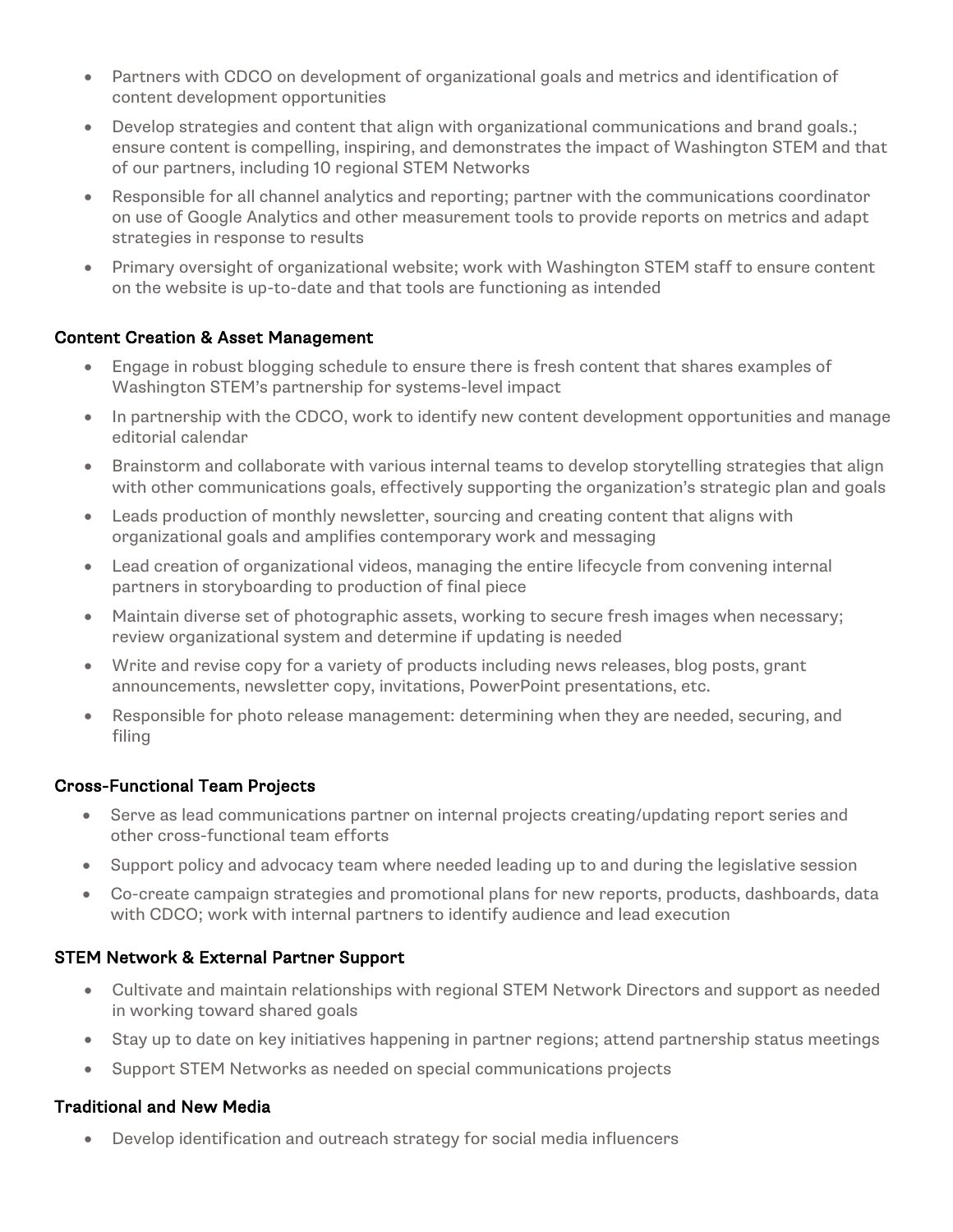- Partner with CDCO to cultivate relationships with journalists, media outlets, and key influencers in support of generating earned media on Washington STEM programmatic, policy, and marketing efforts
- Maintain internal list of media contacts and ensure they are updated regularly
- Draft press releases as needed

# **KNOWLEDGE, SKILLS, AND ABILITIES**

- Strong editing and proofreading skills with excellent attention to detail
- Demonstrated ability to synthesize the complex
- Ability to lead and prioritize multiple projects with varying timelines to ensure forward-thinking, timely delivery of content, including revision and approval processes
- Excellent interpersonal skills and a strong partner service orientation
- Strong critical thinking and creative problem-solving skills
- Experience managing full-time staff (direct reports)
- Ability to take multiple, complicated inputs from a variety of materials and long form messaging and transform it into simple, succinct communication work products like talking points, Q&A, social content, and similar pieces of content
- Demonstrated project management and organizational skills
- Experience managing organizational social media channels with proven track record of audience growth
- Demonstrated ability to cultivate and maintain strategic relationships with colleagues both internally and externally; understands the importance of cross-team collaboration
- Must be resourceful and proactive
- Knowledge of creative storytelling that is representative of the organization and its priority populations

## **QUALIFICATIONS AND EXPERIENCE**

- At least 5+ years communications and/or nonprofit experience, bachelor's degree preferred but not required
- Commitment to diversity, equity, and inclusion (DEI)
- At least two years of experience managing staff
- Excellent written and verbal communication skills; able to translate ideas into clear, high impact written and visual communication
- Demonstrated experience in media-rich storytelling across digital platforms, traditional media, and other relevant areas with the ability to produce actionable analytics and insights
- Demonstrated experience working on cross-functional team projects
- Proficient in Microsoft Office Suite (Word, Excel, Outlook); multimedia software, analytics, and monitoring platforms such as Google Analytics, Spout Social, and others
- Demonstrated proficiency using diverse technology platforms, programs, and packages
- Strong ability to execute work with a Diversity, Equity, and Inclusion lens
- Proficiency in multimedia software and programs like Canva a plus
- Demonstrated proficiency using diverse technology platforms, programs, and packages

## **PHYSICAL REQUIREMENTS**

The physical demands described here are representative of those that must be met by an employee to successfully perform the essential functions of this job:

• Visually or otherwise identify, observe and assess distance, color and depth; Required to regularly communicate with and exchange accurate information